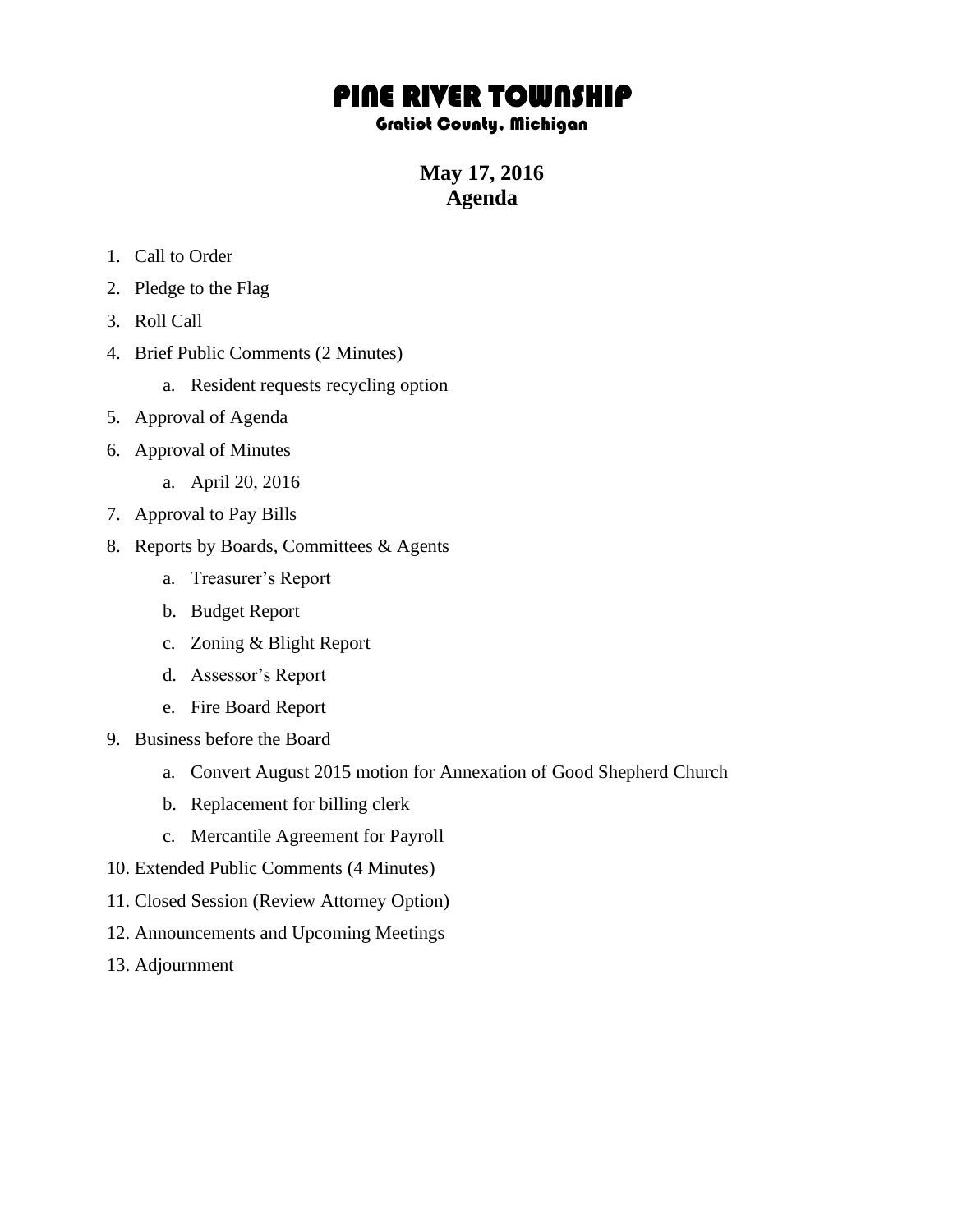## **MINUTES OF THE PINE RIVER TOWNSHIP BOARD MONTHLY MEETING MAY 17, 2016**

- 1. The regular monthly meeting of the Pine River Township Board was called to order at 7:05 pm by Supervisor Beeson at the Township Hall.
- 2. Pledge the flag: The board and the public said the pledge to the flag.
- 3. Roll Call: Baker: present, Best: present, Beeson: present, Moeggenborg: present, Rademacher: present. All board members present.
- 4. Brief Public comments (2 minutes): John Renneberg mentioned that the Gratiot County Administrator was leaving.
- 5. Approve the Agenda: Motion by Moeggenborg: second by Best: to approve the revised Agenda added 9 c.as presented. All board members approved. Motion carried 5-0.
- 6. Approve the Minutes: Motion by Best: second by Moeggenborg: to approve the Regular Meeting Minutes of April 20, 2016. All board members approved. Motion carried 5-0.
- 7. Approval to Pay Bills: Motion made by Moeggenborg: second by Baker: to pay bills as presented in the amount of

\$ 56,666.08. All board members approved. Motion carried 5-0.

- 8. Reports by Boards, Committees & Agents
	- a. Treasurers Report Discussion; report placed on file.
	- b. Budget Report Discussion: report placed on file.
	- c. Zoning & Blight Officer Discussion: report placed on file
	- d. Assessor Report Discussion
	- e. Fire Services Discussion
- 9. Business before the Board

a. Converting August 18, 2015 **Motion** into a **Resolution** for Annexation of Good Shepherd Evangelical Lutheran Church property # 12-026-047-03 into the City of Alma Motion by Moeggenborg: second by Best: to approve **Resolution 081815 – 6** to transfer parcel # 12-026-047-03 to the City of Alma.

Parcel # 12-026-047-03 Legal Description COM AT THE W ¼ COR OF SEC 26, TH S 184.82 TO POB, TH S 777.04 FT, TH E 1022.44 FT, TH N 777.04 TH TH E 1022.44 FT TO POB. SEC 26-12-3 18.20 A M/L SPLIT ON 02/06/2008 FROM 12-026-047-00; COMB ON 02/06/2008 FROM 12-026-047-11, 12-026-047-01; SPLIT/COMBINED ON 08/30/2013 FROM 12-026-047-02;

Roll Call Vote: Best Aye; Baker Aye; Beeson Aye; Moeggenborg Aye; Rademacher Aye.  $5 - Ayes$ ;  $0 - Nays$ ; Resolution passed 5-0.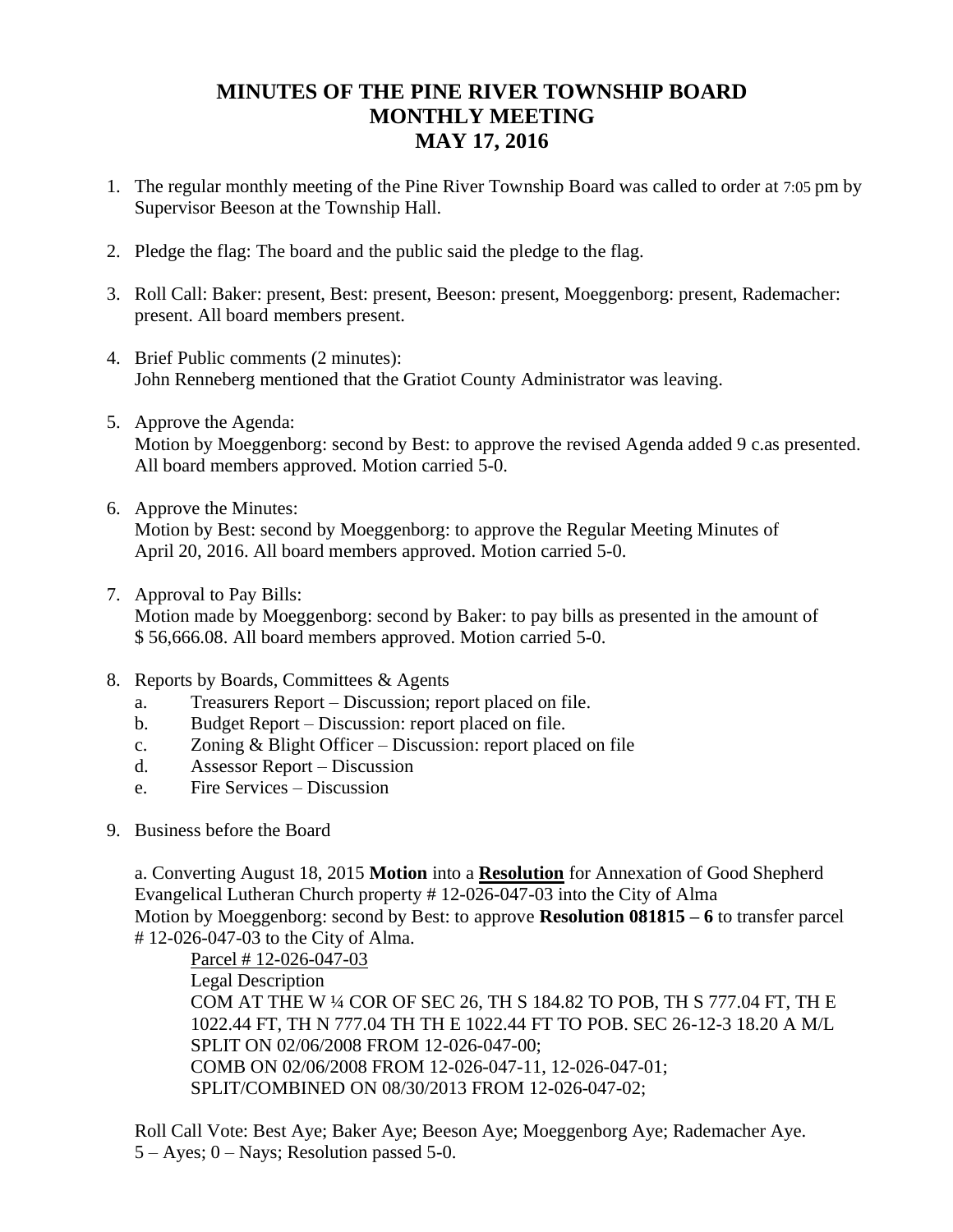b. Replacement for Billing Clerk

(3) Applications were received and the Township Board will conduct interviews Monday May 23, 2016 @7:00pm.

c. Payroll Services – review other qualified outside Vendor Services Motion by Best: second by Baker to switch the "Payroll Services" from Yeo & Yeo Inc. to Mercantile Bank starting July 1, 2016 at a cost savings. All board members approved. Motion carried 5-0.

- 10. Extend Public Comments (4 minutes) None.
- 11. Closed Session (Review Attorney Option)

"Closed Session" Meeting

Supervisor Beeson stated "I move to go into closed session to review an option presented to Pine River Township from the City of Alma concerning the Meijer property sewer hookup connection charge issue.

Motion made by Best: second by Baker: to approve going into closed session for the purpose of discussing an Option presented to the Pine River Township Board from the City of Alma on the Meijer property sewer hookup connection charge issue @ 7:39pm.

Roll Call Vote: Baker Aye; Beeson Aye; Moeggenborg Aye; Best Aye; Rademacher Aye  $5 - Ayes$ ;  $0 - Nays$ . Motion carried 5-0.

Township Board came out of closed session @ 7:55pm.

## *MINUTES OF THE PINE RIVER TOWNSHIP BOARD "CLOSED SESSION" MEETING DURING MONTHLY BOARD MEETING MAY 17, 2016*

- *1. The "Closed Session" Meeting with the Pine River Township Board was called to order at 7:39 pm by Supervisor Beeson at the Township Hall.*
- *2. Roll Call: Moeggenborg: present, Baker: present, Rademacher: present, Best: present, Beeson: present. All board members present.*
- *3. Purpose of "Closed Session"*

*The purpose of the "closed session" meeting was to review an option presented to the Pine River Township Board by the Attorney for the City of Alma to resolve differences between Pine River Township and the City of Alma concerning the sewer hookup connection of the Meijer property into the Pine River Township's Cheesman Rd. sewer line. The offer from the City of Alma was to acquire that sewer line that the Meijer property was connected to and be responsible for all future charges to maintain it.*